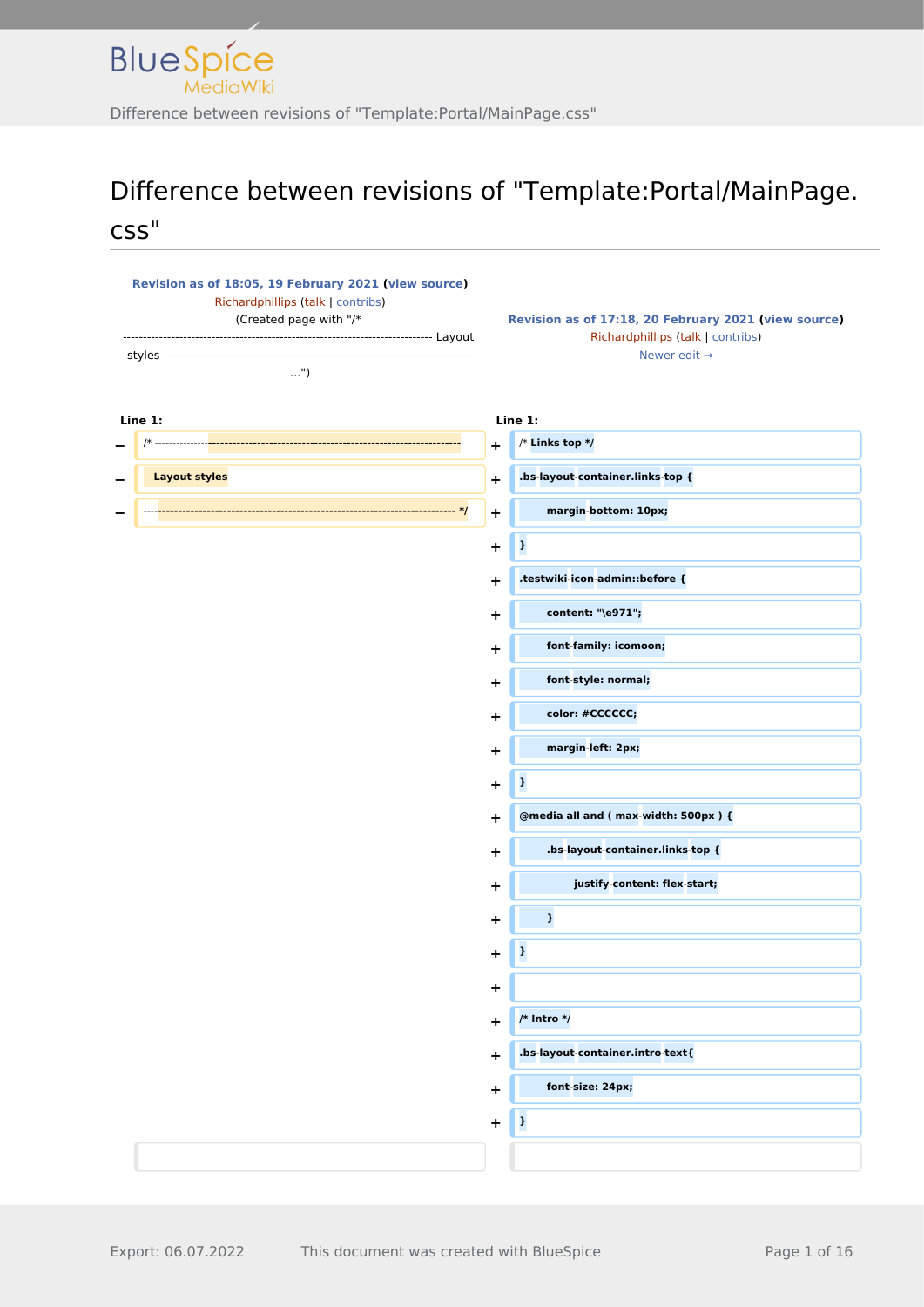|                                                | $\ddot{}$   | .bs-layout-container.intro-text p{                                                                      |
|------------------------------------------------|-------------|---------------------------------------------------------------------------------------------------------|
| <b>Common styles</b>                           | $\ddot{}$   | font-size: 14px;                                                                                        |
|                                                |             |                                                                                                         |
| bs-vspace {                                    |             |                                                                                                         |
| margin-top: 10px;                              |             |                                                                                                         |
| margin-bottom: 10px;                           |             |                                                                                                         |
| }                                              |             | }                                                                                                       |
|                                                |             |                                                                                                         |
| /* container */                                | $\ddot{}$   | $/*$ Important information*/                                                                            |
| bs-layout-container {                          | $\mathbf +$ |                                                                                                         |
| width: 100%;                                   | $\ddot{}$   | .testwiki-important-information-container {}                                                            |
| display: flex;                                 | ٠           | .testwiki-important-information-container .testwiki-label {                                             |
| flex-wrap: wrap;                               | ٠           | font-weight: bold;                                                                                      |
| justify-content: space-between;                | $\ddot{}$   | margin-right: 5px;                                                                                      |
|                                                | +           | þ,                                                                                                      |
|                                                | +           | .testwiki-important-information-container .testwiki-panel-<br>trigger {                                 |
|                                                | +           | margin-left: 5px;                                                                                       |
|                                                | ٠           | margin-right: 5px;                                                                                      |
|                                                | ٠           | color: #0060DF;                                                                                         |
| }                                              |             | }                                                                                                       |
| .bs-layout-container.bs-layout-space-between { | $\mathbf +$ | .testwiki-important-information-container .testwiki-panel-trig<br>ger i:: before {                      |
| justify-content: space-between;                | $\mathbf +$ | font-family: 'fontawesome';                                                                             |
|                                                | +           | content: "\f0d7";                                                                                       |
|                                                | +           | font-style: normal;                                                                                     |
|                                                | $\ddot{}$   | margin-right: 5px;                                                                                      |
| }                                              |             | $\}$                                                                                                    |
| .bs-layout-container.bs-layout-space-around {  | $\mathbf +$ | .testwiki-important-information-container .testwiki-panel-trig<br>ger[aria-expanded="true"] i::before { |
| justify-content: space-around;                 | $\ddot{}$   | content: "\f0d8";                                                                                       |
| }                                              |             | $\}$                                                                                                    |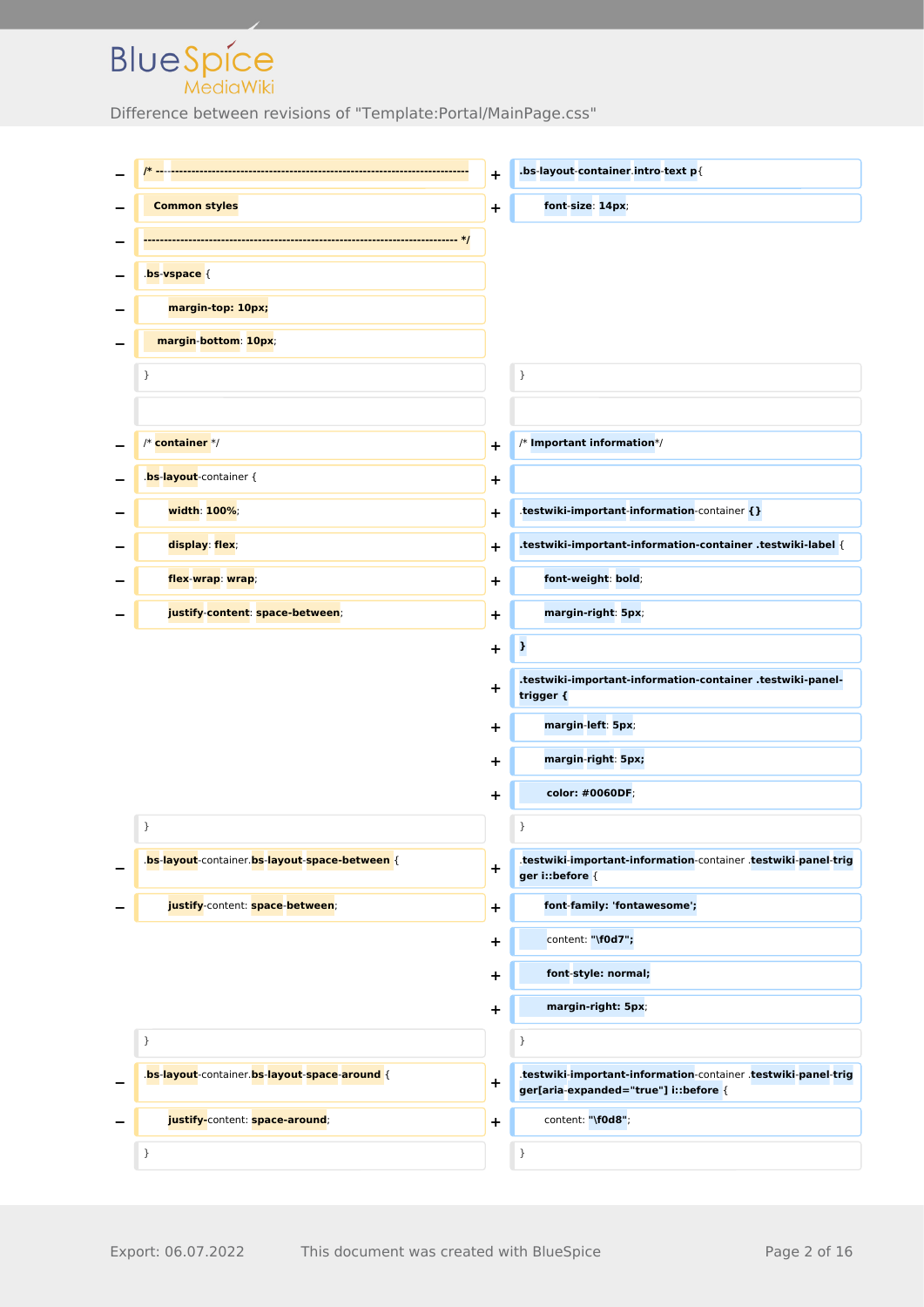| bs-layout-container.bs-layout-space-auto {   | $\ddagger$ |                                                                                               |
|----------------------------------------------|------------|-----------------------------------------------------------------------------------------------|
| justify-content: space-between;              | $\ddot{}$  | .testwiki-important-information-container .testwiki-panel-trig<br>ger[aria-expanded="true"] { |
|                                              | ٠          | color: #0060DF;                                                                               |
| }                                            |            | $\}$                                                                                          |
| .bs-layout-container.bs-layout-space-start { | ٠          | .testwiki-important-information-container .panel-body {                                       |
| justify-content: flex-start;                 | +          | border: 1px solid #CCCCCC;                                                                    |
|                                              | +          | margin-top: 30px;                                                                             |
|                                              | $\ddot{}$  | margin-bottom: 30px;                                                                          |
| }                                            |            | }                                                                                             |
| .bs-layout-container.bs-layout-space-end {   | +          |                                                                                               |
| justify-content: flex-end;                   | $\ddag$    | @media all and (max-width: 500px) {                                                           |
|                                              | +          | .testwiki-important-information-container .testwiki-label<br>₹                                |
|                                              | +          | display: block;                                                                               |
|                                              | +          | $\mathbf{I}$                                                                                  |
| }                                            |            | }                                                                                             |
|                                              |            |                                                                                               |
| $/*$ cell $*/$                               | +          | /* Contact primary */                                                                         |
| .bs-layout-cell {                            | +          | .bs-layout-container.contact-primary {                                                        |
| padding: 10px;                               | +          | border-top: 3px solid #F0F0F0;                                                                |
| margin-bottom: 10px;                         | +          | border-bottom: 3px solid #F0F0F0;                                                             |
| overflow: hidden;                            | $\ddagger$ | margin-top: 30px;                                                                             |
| text-overflow: ellipsis;                     | +          | margin-bottom: 30px;                                                                          |
|                                              | +          | $\mathbf{r}$                                                                                  |
|                                              | +          | .bs-layout-container.contact-primary .bs-layout-cell {                                        |
|                                              | +          | margin-top: 0;                                                                                |
|                                              | +          | margin-bottom: 0;                                                                             |
|                                              | +          | padding-bottom: 0;                                                                            |
|                                              | +          | min-height: 170px !important;                                                                 |
|                                              | +          | þ                                                                                             |
|                                              |            | .bs-layout-container.contact-primary .bs-layout-cell p {                                      |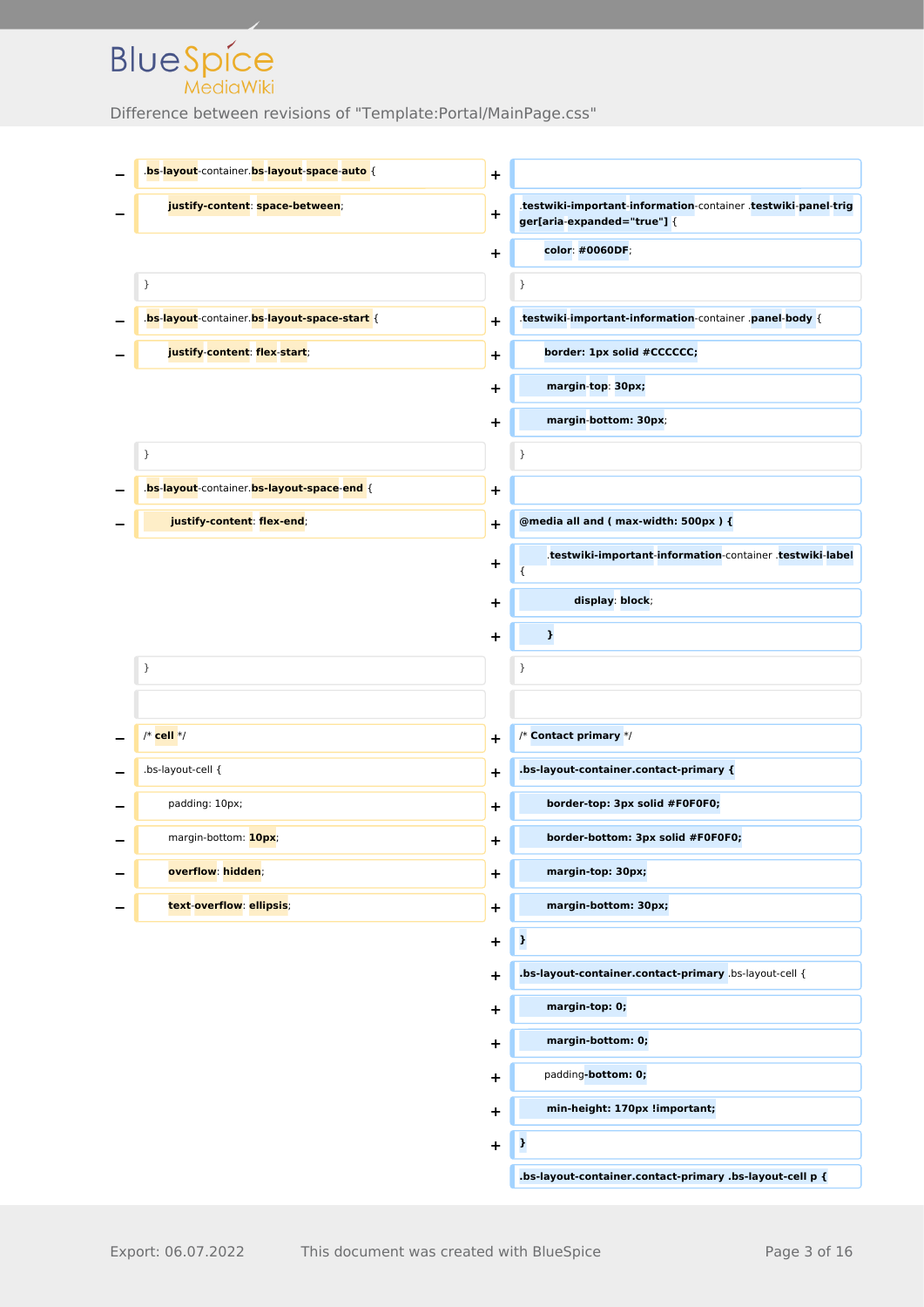

|                                       | $\ddot{}$   |                                                 |
|---------------------------------------|-------------|-------------------------------------------------|
|                                       | $\ddot{}$   | margin-top: 0 !important;                       |
|                                       | $\ddot{}$   | margin-bottom: 0 !important;                    |
|                                       | $\ddot{}$   | $\mathbf{r}$                                    |
|                                       | $\ddot{}$   | .bs-layout-cell.personal-contact {              |
|                                       | $\ddot{}$   | min-width: 315px !important;                    |
|                                       | $\ddot{}$   | $\mathbf{r}$                                    |
|                                       | $\ddot{}$   | .bs-layout-cell.personal-contact > .floatleft { |
|                                       | $\ddot{}$   | margin-top: 10px;                               |
|                                       | $\ddot{}$   | margin-bottom: 0;                               |
|                                       | $\ddot{}$   | margin-right: 5px !important;                   |
|                                       | $\ddot{}$   | $\mathbf{r}$                                    |
|                                       | $\ddot{}$   | .bs-layout-cell.personal-contact > .body {      |
|                                       | $\ddot{}$   | display: block;                                 |
|                                       | $\ddot{}$   | $\mathbf{r}$                                    |
|                                       | $\ddot{}$   | @media all and (max-width: 320px) {             |
|                                       | $\ddot{}$   | .bs-layout-cell.personal-contact > .body {      |
|                                       | $\ddot{}$   | clear:both;                                     |
|                                       | $\ddot{}$   | $\pmb{\cdot}$                                   |
|                                       | $\ddot{}$   | $\pmb{\cdot}$                                   |
|                                       | $\mathbf +$ | @media all and (min-width: 321px) {             |
|                                       | $\ddot{}$   | .bs-layout-cell.personal-contact > .body {      |
|                                       | $\ddot{}$   | float: left;                                    |
|                                       | $\ddagger$  | $\pmb{\cdot}$                                   |
| $\}$                                  |             | $\}$                                            |
|                                       |             |                                                 |
| .bs-layout-cell a. <b>image</b> img { | $\ddot{}$   | .bs-layout-cell.webinar,                        |
|                                       | $\ddot{}$   | .bs-layout-cell.helpdesk,                       |
|                                       | $\ddot{}$   | .bs-layout-cell.tour{                           |
|                                       | $\ddot{}$   | width: 195px !important;                        |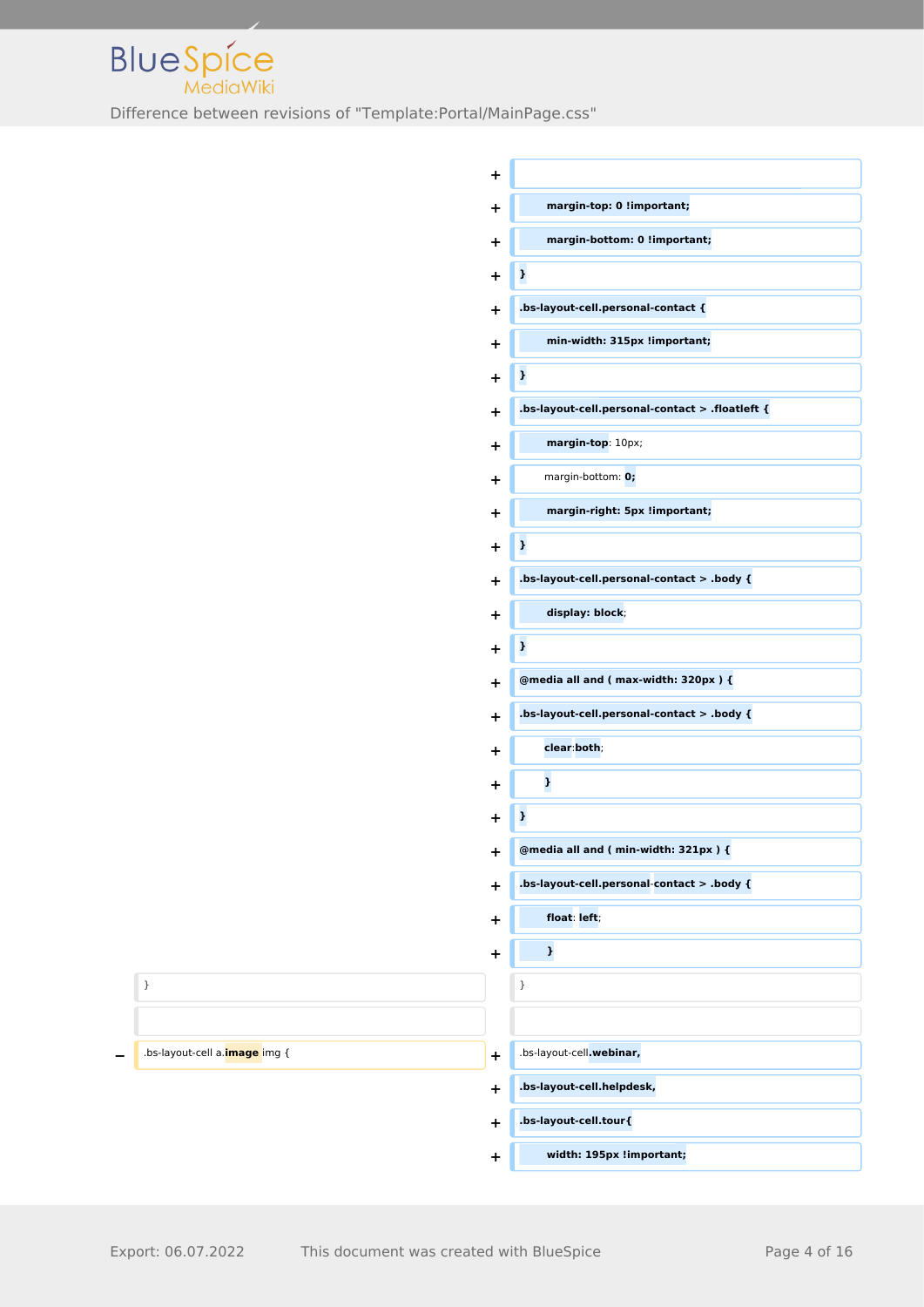

|                  | $\ddot{}$                        | position: relative;                                            |
|------------------|----------------------------------|----------------------------------------------------------------|
|                  | $\ddagger$                       | $\mathbf{r}$                                                   |
|                  | ÷                                | .bs-layout-cell.webinar a,                                     |
|                  | $\ddot{}$                        | .bs-layout-cell.helpdesk a,                                    |
|                  | ÷                                | .bs-layout-cell.tour a {                                       |
|                  | $\ddot{}$                        | display: block;                                                |
|                  | $\ddot{}$                        | position: absolute;                                            |
|                  | $\ddot{}$                        | bottom: 35px;                                                  |
|                  | $\ddagger$                       | $\mathbf{r}$                                                   |
|                  | $\ddot{}$                        | .bs-layout-cell.webinar a > img,                               |
|                  | $\ddot{}$                        | .bs-layout-cell.helpdesk a > img,                              |
|                  | $\ddot{}$                        | .bs-layout-cell.tour $a >$ img {                               |
| max-width: 100%; |                                  | max-width: 100%;                                               |
| height: auto;    | $\ddot{}$                        | $\mathbf{r}$                                                   |
|                  | $\ddot{}$                        | .bs-layout-cell.webinar a span,                                |
|                  | $\ddot{}$                        | .bs-layout-cell.helpdesk a span,                               |
|                  | $\ddot{}$                        | .bs-layout-cell.tour a span {                                  |
|                  | $\ddot{}$                        | display: inline-block;                                         |
|                  | ÷                                | height: 16px;                                                  |
|                  | $\ddot{}$                        | $\pmb{\cdot}$                                                  |
|                  | $\ddagger$                       | @media all and (min-width: 721px) and (max-width:<br>1080px) { |
|                  | $\ddot{}$                        | .bs-layout-container.contact-primary .bs-layout-cell {         |
|                  | $\ddot{}$                        | min-width: 40%;                                                |
|                  | $\ddagger$                       | $\pmb{\cdot}$                                                  |
|                  | $\ddot{}$                        | $\mathbf{r}$                                                   |
|                  | $\ddot{}$                        | @media all and (max-width: 721px) {                            |
|                  | $\ddagger$                       | .bs-layout-cell.webinar a,                                     |
|                  | $\ddot{}$                        | .bs-layout-cell.helpdesk a,                                    |
|                  | $\ddot{}$                        | .bs-layout-cell.tour a {                                       |
|                  | $\begin{array}{c} + \end{array}$ | position: relative;                                            |
|                  |                                  |                                                                |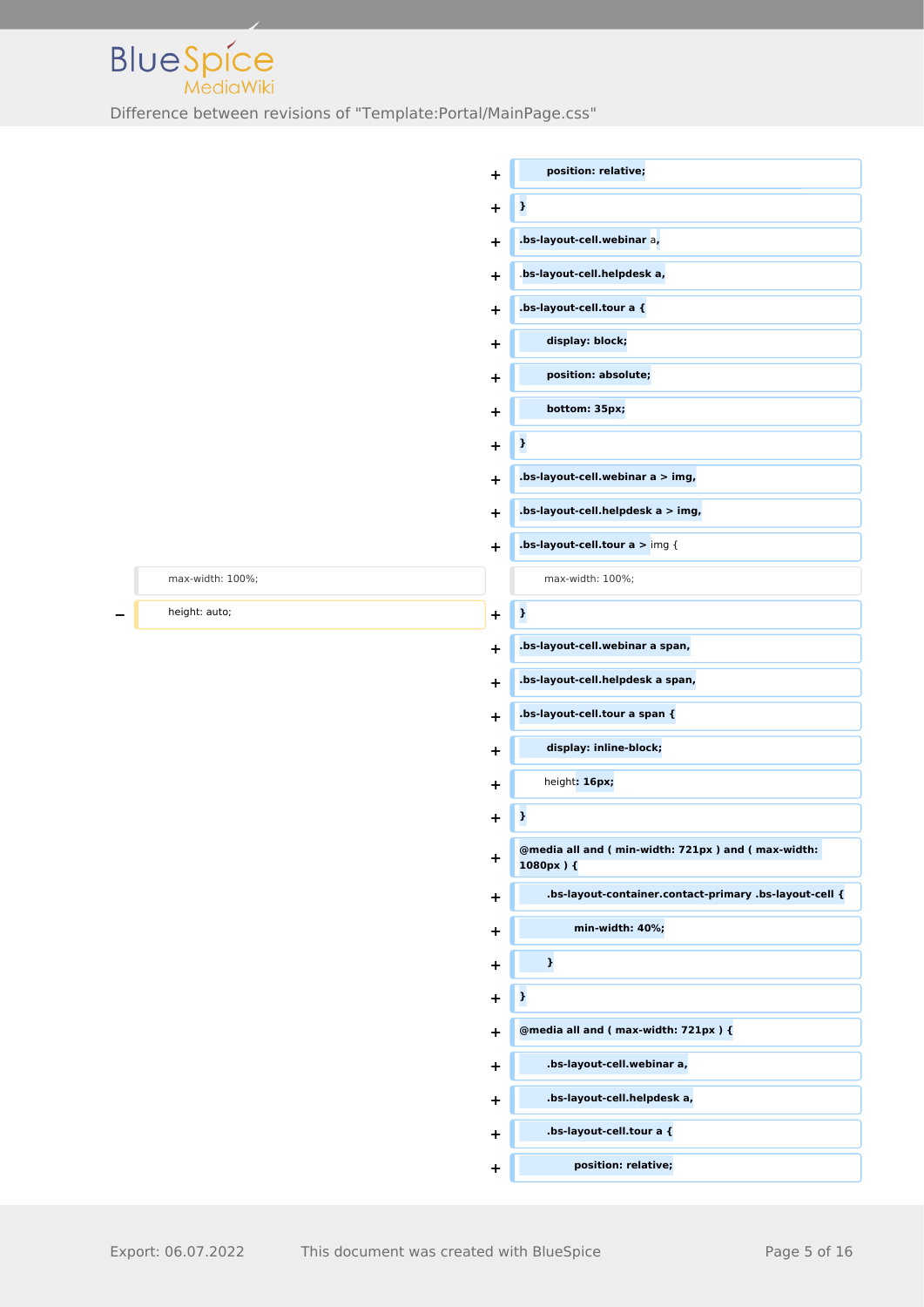

|                                                | +                            | bottom: auto;                                                             |
|------------------------------------------------|------------------------------|---------------------------------------------------------------------------|
|                                                | $\ddot{}$                    | $\pmb{\cdot}$                                                             |
| }                                              | }                            |                                                                           |
|                                                |                              |                                                                           |
| .bs-layout-cell.bs-layout-cell-image {         | $\ddot{}$                    | /* Use cases*/                                                            |
| padding: Opx;                                  | $\ddot{}$                    | .bs-layout-container.use-cases {                                          |
|                                                | +                            | margin-top: 30px;                                                         |
|                                                | þ<br>+                       |                                                                           |
|                                                | ٠                            | .bs-layout-container.use-cases .bs-layout-cell {                          |
|                                                | ٠                            | background-color: #F0F0F0;                                                |
|                                                | $\ddot{}$                    | text-align: center;                                                       |
|                                                | $\ddot{}$                    | padding: 30px;                                                            |
| }                                              | $\}$                         |                                                                           |
|                                                |                              |                                                                           |
| .bs-layout-cell.bs-layout-cell-image a > img { | $\ddot{}$                    | .bs-layout-container.use-cases .use-case-headline {                       |
| max-width: 100%;                               | $\ddagger$                   | display: block;                                                           |
| height: auto;                                  | $\ddot{}$                    | margin-top: 30px;                                                         |
|                                                | +                            | margin-bottom: 20px;                                                      |
|                                                | ٠                            | font-size: 1.2em;                                                         |
|                                                | $\ddot{}$                    | font-weight: bold;                                                        |
|                                                | $\pmb{\cdot}$<br>$\mathbf +$ |                                                                           |
|                                                | $\ddot{}$                    | .bs-layout-container.use-cases .use-case-headline a,                      |
|                                                | $\ddot{}$                    | .bs-layout-container.use-cases .use-case-headline a.extern,               |
|                                                | $\ddot{}$                    | .bs-layout-container.use-cases .use-case-headline a:focus,                |
|                                                | ÷                            | .bs-layout-container.use-cases .use-case-headline a.extern:<br>focus $\{$ |
|                                                | $\ddot{}$                    | color: #0060df !important;                                                |
|                                                | $\pmb{\cdot}$<br>$\ddot{}$   |                                                                           |
|                                                | $\ddot{}$                    |                                                                           |
|                                                | ÷.                           | .bs-layout-container.use-cases .use-case-headline a hover,                |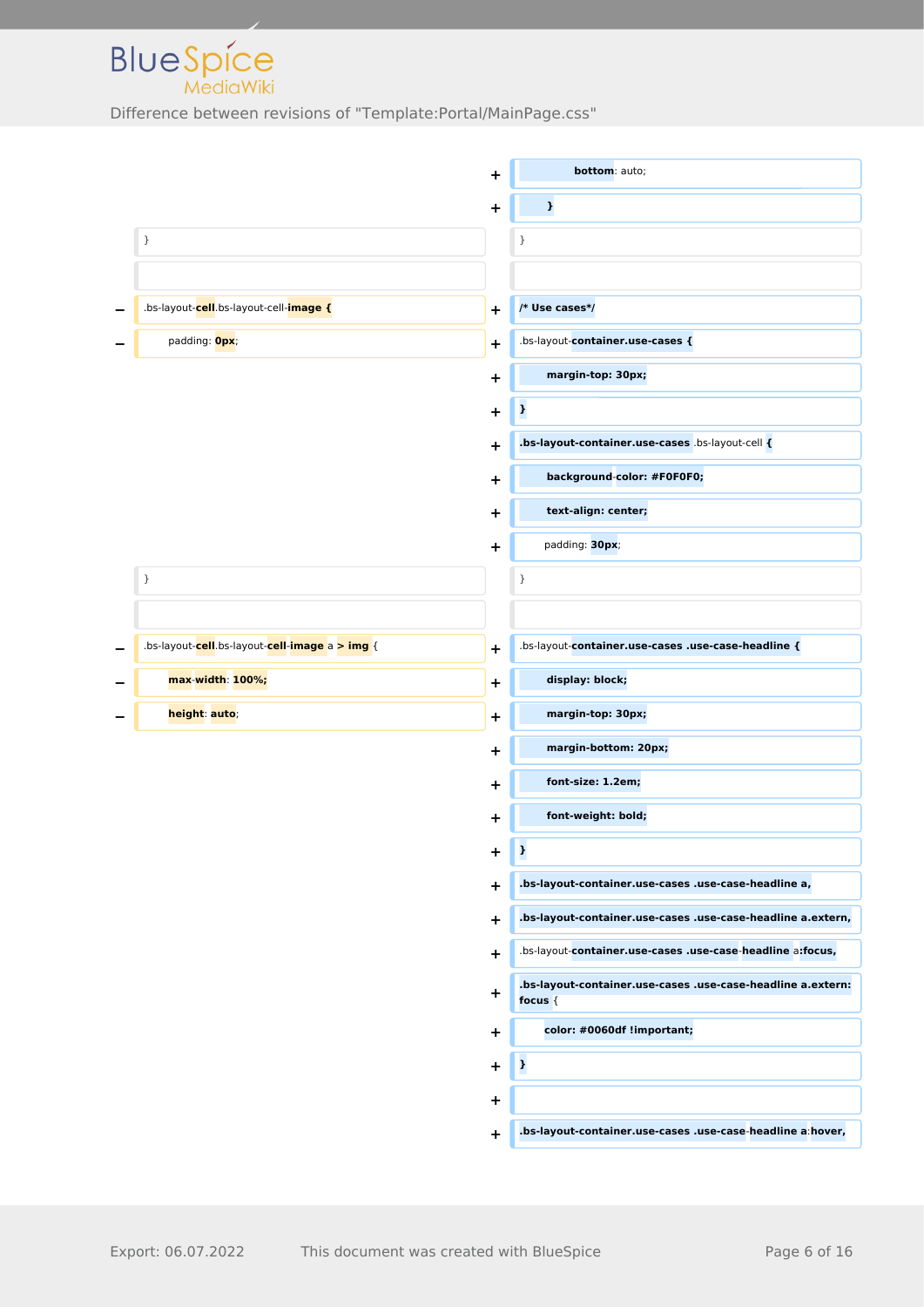**BlueSpice** 

|                                                                           | $\ddot{}$ | .bs-layout-container.use-cases .use-case-headline a.extern:<br>hover { |
|---------------------------------------------------------------------------|-----------|------------------------------------------------------------------------|
|                                                                           | $\ddot{}$ | color: #006eff !important;                                             |
| $\}$                                                                      |           | }                                                                      |
|                                                                           |           |                                                                        |
|                                                                           |           | .bs-layout-container.use-cases a,                                      |
| <b>Desktop only styles</b>                                                | ÷         | .bs-layout-container.use-cases a.extern,                               |
|                                                                           | $\ddot{}$ |                                                                        |
|                                                                           | $\ddot{}$ | .bs-layout-container.use-cases a:hover,                                |
| @media all and (min-width: 1001px) {                                      | ÷         | .bs-layout-container.use-cases a.extern:hover,                         |
| .bs-layout-container. <b>bs-space-auto</b> {                              | ÷         | .bs-layout-container.use-cases a focus,                                |
| justify-content: space-between;                                           | ÷         | .bs-layout-container.use-cases a.extern:focus {                        |
| $\mathbf{L}$                                                              | ٠         | font-weight: bold;                                                     |
|                                                                           | $\ddot{}$ | color: #C6752D !important;                                             |
| }                                                                         |           | }                                                                      |
|                                                                           |           |                                                                        |
| <b>Desktop and tablet styles</b>                                          |           |                                                                        |
|                                                                           |           |                                                                        |
| @media all and (min-width: 721px) {                                       |           |                                                                        |
| .bs-layout-cell {                                                         |           |                                                                        |
| width: 100%;                                                              |           |                                                                        |
| min-height: 100%;                                                         |           |                                                                        |
| $\pmb{\}}$                                                                |           |                                                                        |
|                                                                           |           |                                                                        |
| .bs-layout-container.bs-contain-col-2 .bs-layout-cell {                   | $+$       | /* Common */                                                           |
| width: 49%;                                                               |           |                                                                        |
| $\pmb{\}}$                                                                |           |                                                                        |
| .bs-layout-container.bs-contain-col-2 .bs-layout-cell:<br>nth-child(odd){ |           |                                                                        |
| margin-left: 0;                                                           |           |                                                                        |
| margin-right: 1%;                                                         |           |                                                                        |
| $\pmb{\cdot}$                                                             |           |                                                                        |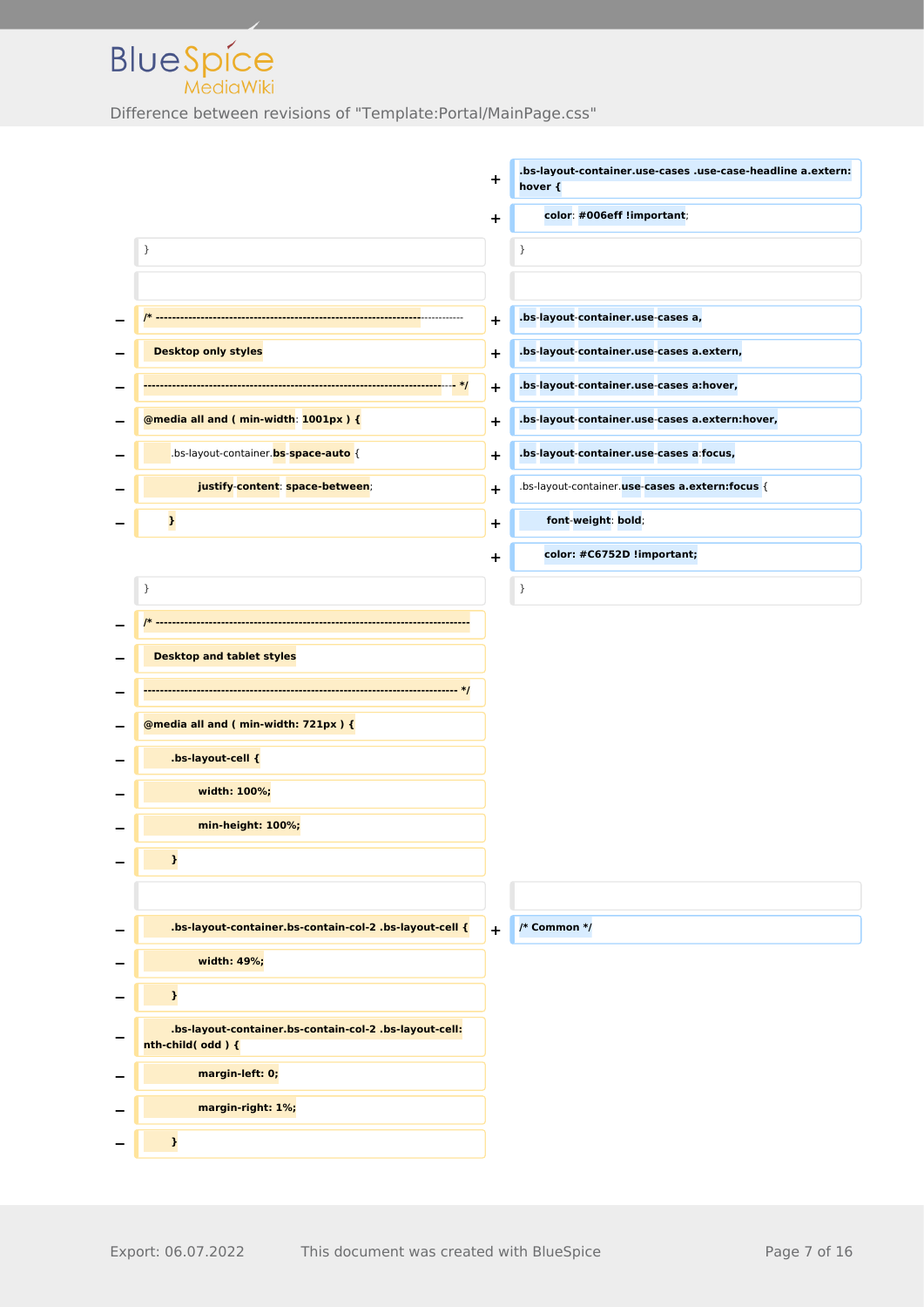| .bs-layout-container.bs-contain-col-2 .bs-layout-cell:<br>nth-child(even){                |            |                                                                                     |
|-------------------------------------------------------------------------------------------|------------|-------------------------------------------------------------------------------------|
| margin-left: 1%;                                                                          |            |                                                                                     |
| margin-right: 0;                                                                          |            |                                                                                     |
| $\pmb{\}}$                                                                                |            |                                                                                     |
|                                                                                           |            |                                                                                     |
| .bs-layout-container.bs-contain-col-3 .bs-layout-cell {                                   | $\ddot{}$  | $\prime^*$                                                                          |
| width: 32%;                                                                               | $\ddot{}$  | i.arrows-white and i.arrows-blue background-image is set in<br>MediaWiki:Common.css |
| $\mathbf{I}$                                                                              | +          | $^{\ast}$ /                                                                         |
| .bs-layout-container.bs-contain-col-3 .bs-layout-cell:<br>$nth$ -child( $3n+1$ ){         | $\ddot{}$  | .portal-link i.arrows-white,                                                        |
| margin-left: 0;                                                                           | +          | .portal-link i.arrows-blue {                                                        |
| margin-right: 1%;                                                                         | $\ddot{}$  | display: inline-block;                                                              |
| $\pmb{\cdot}$                                                                             | +          | width: 26px;                                                                        |
| .bs-layout-container.bs-contain-col-3 .bs-layout-cell:<br>$nth$ -child( $3n+2$ ){         | $\ddot{}$  | height: 16px;                                                                       |
| margin-left: 0.5%;                                                                        | $\ddagger$ | }                                                                                   |
| margin-right: 0.5%;                                                                       |            |                                                                                     |
| $\pmb{\}}$                                                                                |            |                                                                                     |
| .bs-layout-container.bs-contain-col-3 .bs-layout-cell:nth<br>-child( $3n$ ) {             |            |                                                                                     |
| margin-left: 1%;                                                                          |            |                                                                                     |
| margin-right: 0;                                                                          |            |                                                                                     |
| $\mathbf{I}$                                                                              |            |                                                                                     |
|                                                                                           |            |                                                                                     |
| bs-layout-container.bs-contain-col-3.colspan-2-left.bs-<br>layout-cell:nth-child(odd) {   |            |                                                                                     |
| width: 65%;                                                                               |            |                                                                                     |
| margin-left: 0;                                                                           |            |                                                                                     |
| margin-right: 1%;                                                                         |            |                                                                                     |
| $\pmb{\}}$                                                                                |            |                                                                                     |
| .bs-layout-container.bs-contain-col-3.colspan-2-left.bs-<br>layout-cell:nth-child(even) { |            |                                                                                     |
| width: 32%;                                                                               |            |                                                                                     |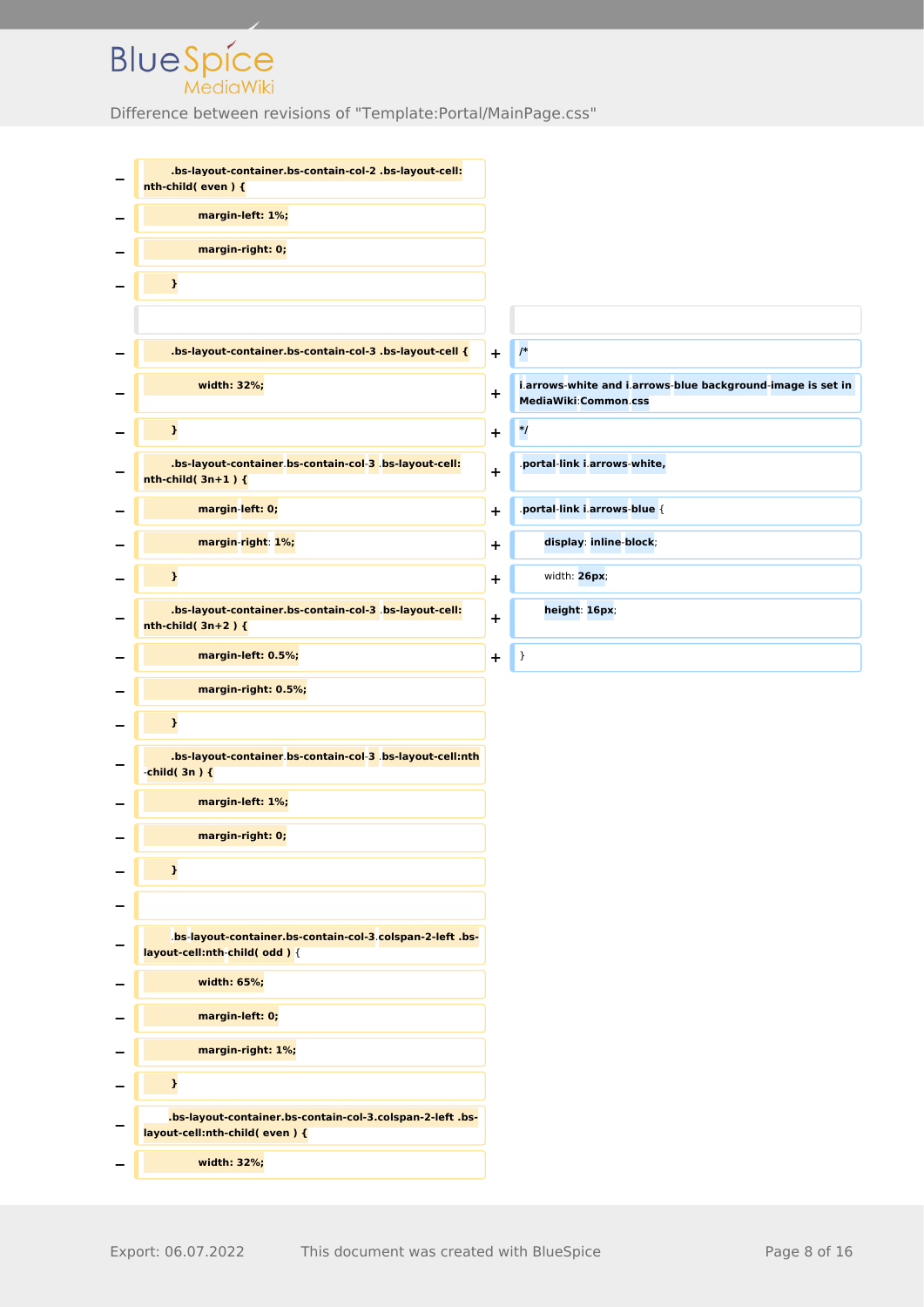| margin-left: 1%;                                                                           |
|--------------------------------------------------------------------------------------------|
| margin-right: 0;                                                                           |
| $\mathbf{I}$                                                                               |
| .bs-layout-container.bs-contain-col-3.colspan-2-right.<br>bs-layout-cell:nth-child(odd){   |
| width: 32%;                                                                                |
| margin-left: 0;                                                                            |
| margin-right: 1%;                                                                          |
| $\mathbf{I}$                                                                               |
| .bs-layout-container.bs-contain-col-3.colspan-2-right.<br>bs-layout-cell:nth-child(even) { |
| width: 65%;                                                                                |
| margin-left: 1%;                                                                           |
| margin-right: 0;                                                                           |
| }                                                                                          |
|                                                                                            |
| .bs-layout-container.bs-contain-col-4 .bs-layout-cell {                                    |
| width: 23%;                                                                                |
| }                                                                                          |
| .bs-layout-container.bs-contain-col-4 .bs-layout-cell:<br>$nth$ -child(4n+1){              |
| margin-left: 0;                                                                            |
| margin-right: 1%;                                                                          |
| $\mathbf{r}$                                                                               |
| .bs-layout-container.bs-contain-col-4 .bs-layout-cell:<br>$nth$ -child( $4n+2$ ),          |
| .bs-layout-container.bs-contain-col-4 .bs-layout-cell:<br>$nth$ -child( $4n+3$ ){          |
| margin-left: 0.5%;                                                                         |
| margin-right: 0.5%;                                                                        |
| }                                                                                          |
| .bs-layout-container.bs-contain-col-4 .bs-layout-cell:<br>$nth$ -child(4n){                |
|                                                                                            |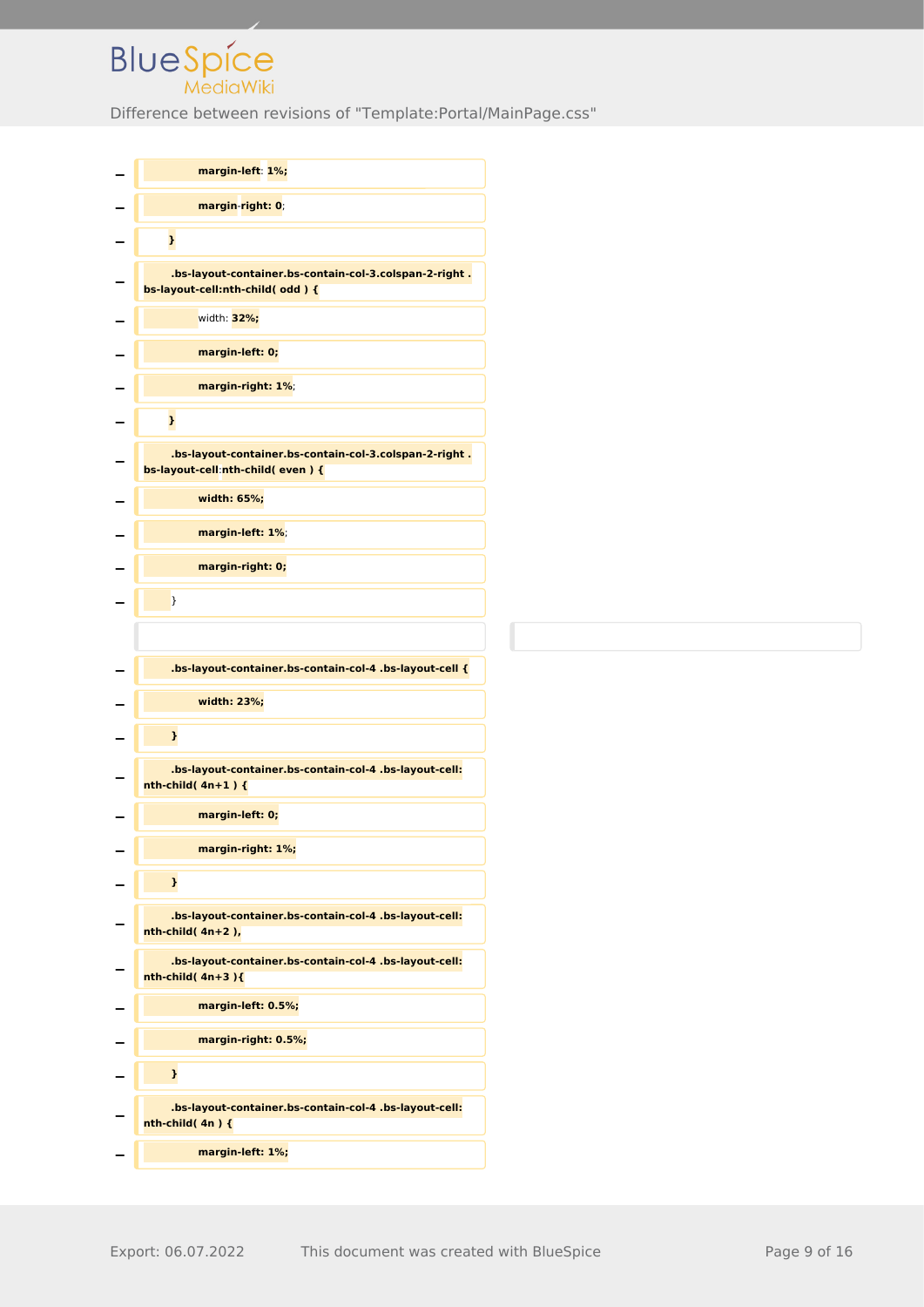| margin-right: 0;                                                                                  |           |                |
|---------------------------------------------------------------------------------------------------|-----------|----------------|
| $\pmb{\}}$                                                                                        |           |                |
|                                                                                                   |           |                |
| .bs-layout-container.bs-contain-col-4.colspan-2-left.<br>bs-layout-cell:nth-child( $3n+1$ ) {     |           |                |
| width: 45%;                                                                                       |           |                |
| margin-left: 0;                                                                                   |           |                |
| margin-right: 1%;                                                                                 |           |                |
| $\pmb{\}}$                                                                                        |           |                |
| .bs-layout-container.bs-contain-col-4.colspan-2-left.<br>bs-layout-cell:nth-child(3n+2),          |           |                |
| .bs-layout-container.bs-contain-col-4.colspan-2-left.<br>bs-layout-cell:nth-child(3n){            |           |                |
| margin-left: 1%;                                                                                  |           |                |
| $\mathbf{L}$                                                                                      |           |                |
|                                                                                                   |           |                |
| .bs-layout-container.bs-contain-col-4.colspan-2-center<br>.bs-layout-cell:nth-child( $3n+1$ ) {   |           |                |
| margin-right: 1%;                                                                                 |           |                |
| $\mathbf{L}$                                                                                      |           |                |
| .bs-layout-container.bs-contain-col-4.colspan-2-center<br>.bs-layout-cell:nth-child( $3n+2$ ) {   |           |                |
| width: 45%;                                                                                       |           |                |
| margin-right: 0;                                                                                  |           |                |
| $\mathbf{I}$                                                                                      |           |                |
| .bs-layout-container.bs-contain-col-4.colspan-2-center<br>.bs-layout-cell:nth-child(3n){          |           |                |
| margin-left: 0;                                                                                   |           |                |
| margin-right: 1%;                                                                                 |           |                |
| $\pmb{\}}$                                                                                        |           |                |
|                                                                                                   |           |                |
| .bs-layout-container.bs-contain-col-4.colspan-2-right.<br>bs-layout-cell:nth-child(3n+1),         | $\ddot{}$ | .portal-link { |
| .bs-layout-container.bs-contain-col-4.colspan-2-right b<br>$s$ -layout-cell:nth-child( $3n+2$ ) { | $\ddot{}$ | width: 100%;   |
| margin-right: 1%;                                                                                 | $\ddot{}$ | padding: 5px;  |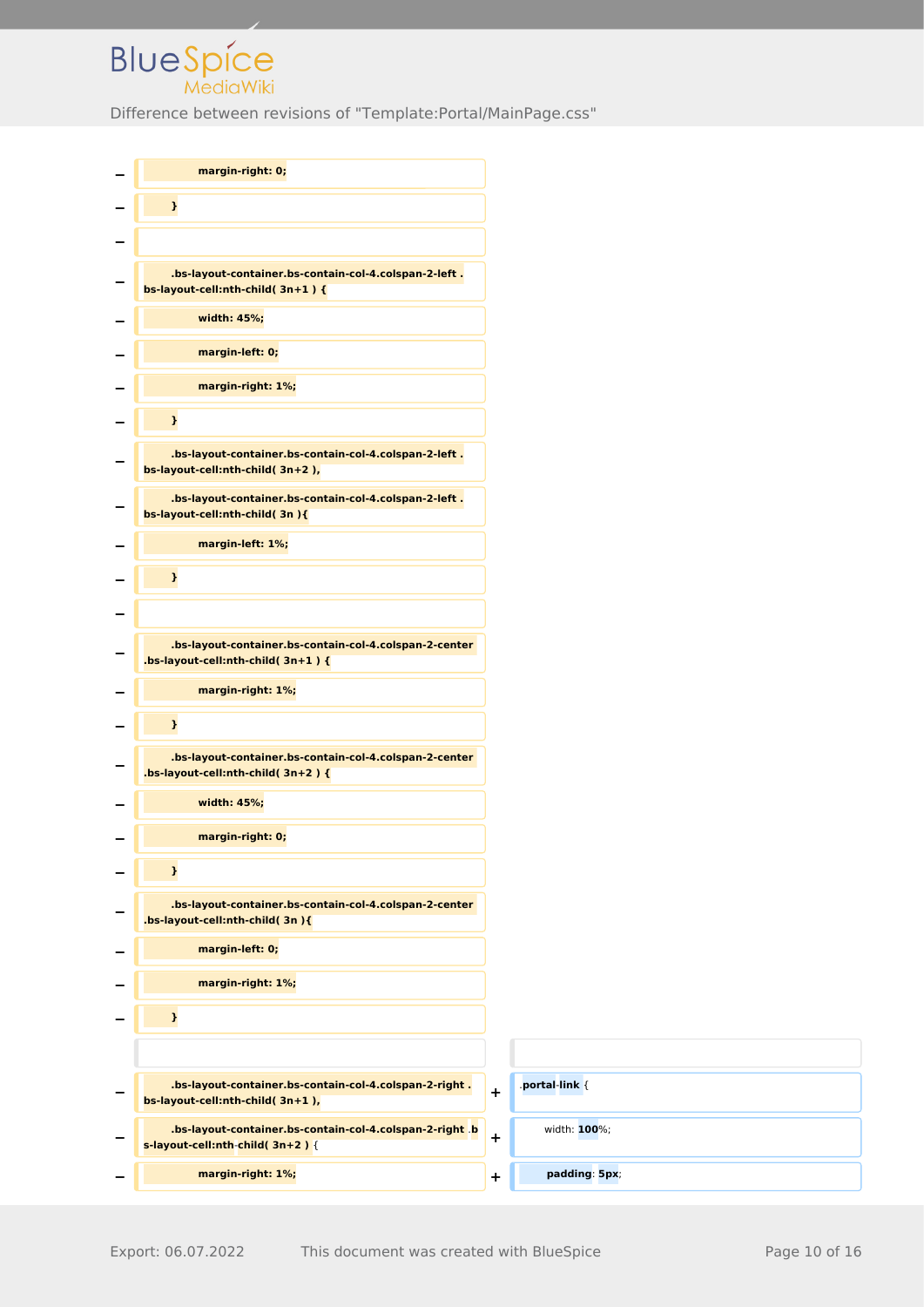| $\mathbf{I}$                                                                              | $\ddot{}$   | }                            |
|-------------------------------------------------------------------------------------------|-------------|------------------------------|
| .bs-layout-container.bs-contain-col-4.colspan-2-right.<br>bs-layout-cell:nth-child(3n){   |             |                              |
| width: 45%;                                                                               |             |                              |
| margin-left: 1%;                                                                          |             |                              |
| margin-right: 0;                                                                          |             |                              |
| $\mathcal{F}$                                                                             |             |                              |
|                                                                                           |             |                              |
| .bs-layout-container.bs-contain-col-4.colspan-3-left bs-<br>layout-cell:nth-child(odd) {  | $\ddot{}$   | portal-link a external {     |
| width: 75%;                                                                               | $\ddot{}$   | background-image: none;      |
| margin-left: 0;                                                                           | $\ddot{}$   | $\}$                         |
| margin-right: 1%;                                                                         |             |                              |
| $\mathbf{I}$                                                                              |             |                              |
| .bs-layout-container.bs-contain-col-4.colspan-3-left.bs-<br>layout-cell:nth-child(even) { |             |                              |
| margin-left: 1%;                                                                          |             |                              |
| margin-right: 0;                                                                          |             |                              |
| $\mathcal{F}$                                                                             |             |                              |
|                                                                                           |             |                              |
| .bs-layout-container bs-contain-col-4 colspan-3-right.<br>bs-layout-cell:nth-child(odd){  | $\ddagger$  | .portal-link.yellow {        |
| margin-left: 0;                                                                           | $\mathbf +$ | background-color: #C6752D;   |
| margin-right: 1%;                                                                         | $\ddot{}$   | }                            |
| $\mathbf{a}$                                                                              | $\ddot{}$   | portal-link yellow a,        |
| bs-layout-container bs-contain-col-4 colspan-3-right b<br>s-layout-cell:nth-child(even) { | $\ddot{}$   | .portal-link.yellow i {      |
| width: 75%;                                                                               | $\mathbf +$ | color: white !important;     |
| margin-left: 1%;                                                                          |             |                              |
| margin-right: 0;                                                                          |             |                              |
| $\mathbf{I}$                                                                              |             |                              |
| }                                                                                         |             | $\,$                         |
|                                                                                           | $\ddot{}$   | .portal-link.yellow a:hover, |
| <b>Tablet only styles</b>                                                                 |             | portal-link yellow a:focus { |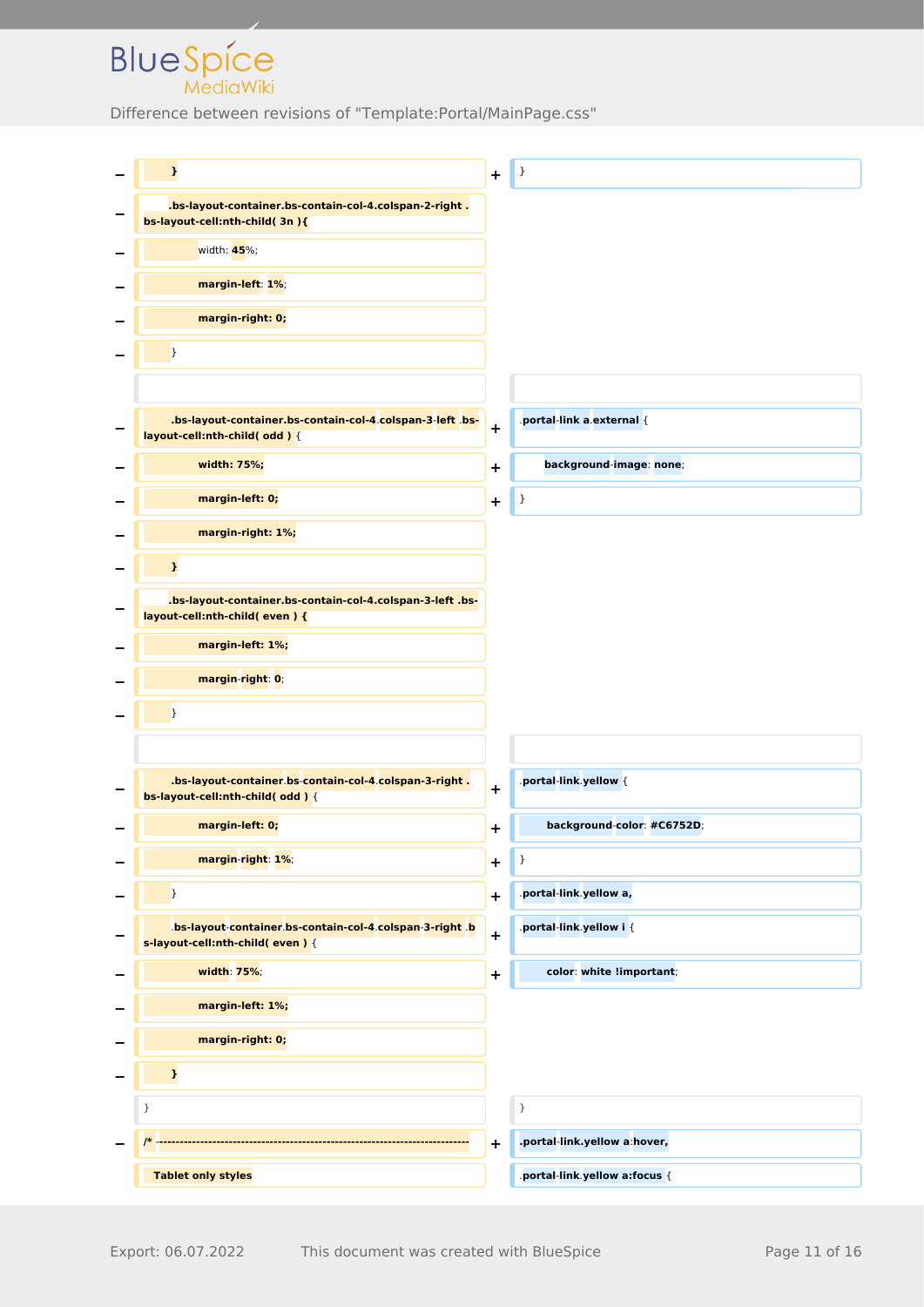Difference between revisions of "Template:Portal/MainPage.css"



#### Revision as of 17:18, 20 February 2021

```
/* Links top */
.bs-layout-container.links-top {
         margin-bottom: 10px;
}
.testwiki-icon-admin::before {
 content: "\e971";
 font-family: icomoon;
         font-style: normal;
         color: #CCCCCC;
        margin-left: 2px;
}
@media all and ( max-width: 500px ) {
         .bs-layout-container.links-top {
                 justify-content: flex-start;
         }
}
```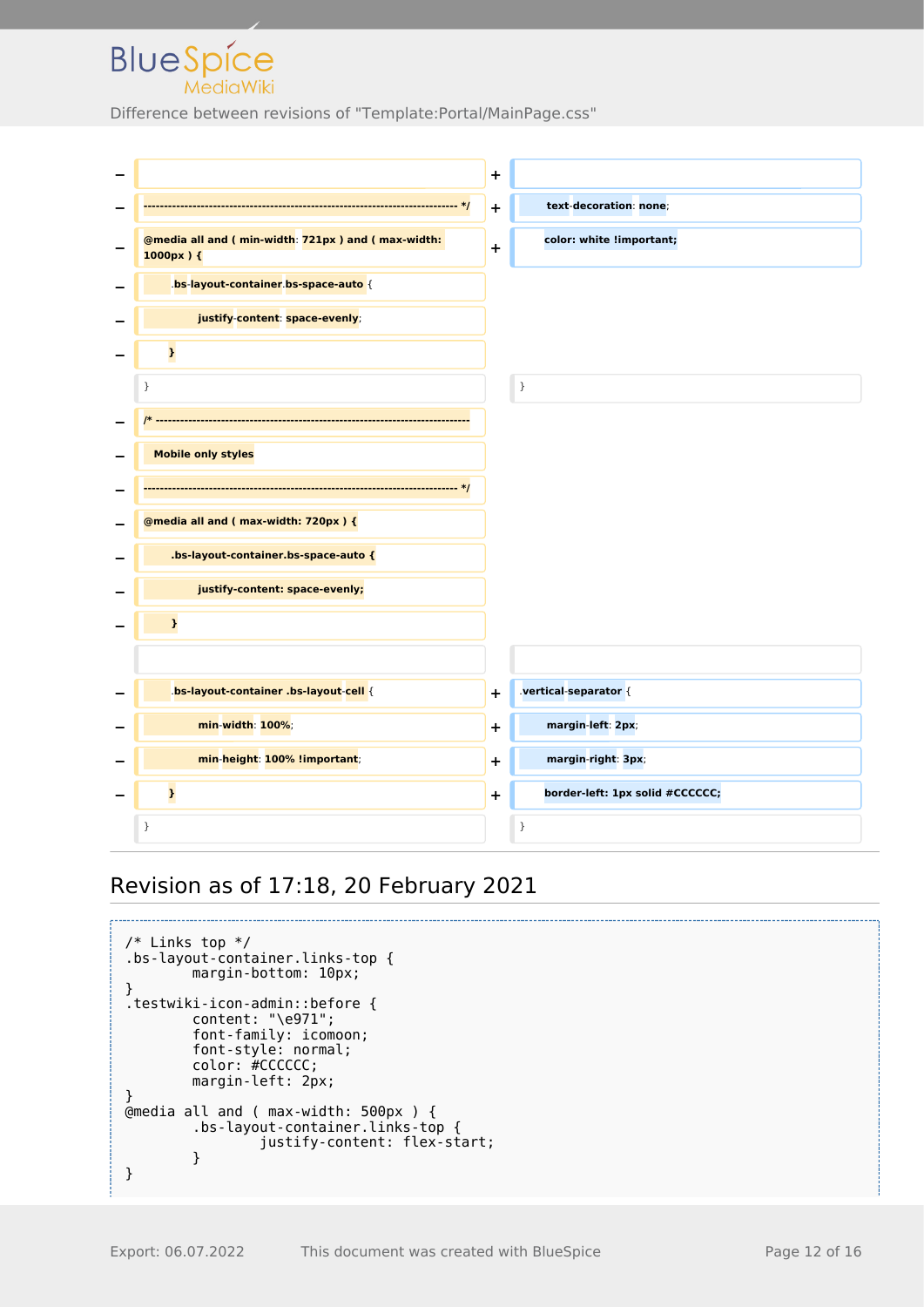```
/* Intro */
.bs-layout-container.intro-text{
         font-size: 24px;
}
.bs-layout-container.intro-text p{
         font-size: 14px;
}
/* Important information*/
.testwiki-important-information-container {}
.testwiki-important-information-container .testwiki-label {
         font-weight: bold;
         margin-right: 5px;
}
.testwiki-important-information-container .testwiki-panel-trigger {
         margin-left: 5px;
         margin-right: 5px;
         color: #0060DF;
}
.testwiki-important-information-container .testwiki-panel-trigger i::before {
         font-family: 'fontawesome';
         content: "\f0d7";
         font-style: normal;
         margin-right: 5px;
}
.testwiki-important-information-container .testwiki-panel-trigger[aria-expanded="true"] i:
         content: "\f0d8";
}
.testwiki-important-information-container .testwiki-panel-trigger[aria-expanded="true"] {
         color: #0060DF;
}
.testwiki-important-information-container .panel-body {
         border: 1px solid #CCCCCC;
         margin-top: 30px;
         margin-bottom: 30px;
}
@media all and ( max-width: 500px ) {
         .testwiki-important-information-container .testwiki-label {
                 display: block;
 }
}
/* Contact primary */
.bs-layout-container.contact-primary {
 border-top: 3px solid #F0F0F0;
 border-bottom: 3px solid #F0F0F0;
        margin-top: 30px;
         margin-bottom: 30px;
}
.bs-layout-container.contact-primary .bs-layout-cell {
         margin-top: 0;
         margin-bottom: 0;
         padding-bottom: 0;
         min-height: 170px !important;
}
.bs-layout-container.contact-primary .bs-layout-cell p {
        margin-top: 0 !important;
        margin-bottom: 0 !important;
}
.bs-layout-cell.personal-contact {
        min-width: 315px !important;
}
.bs-layout-cell.personal-contact > .floatleft {
```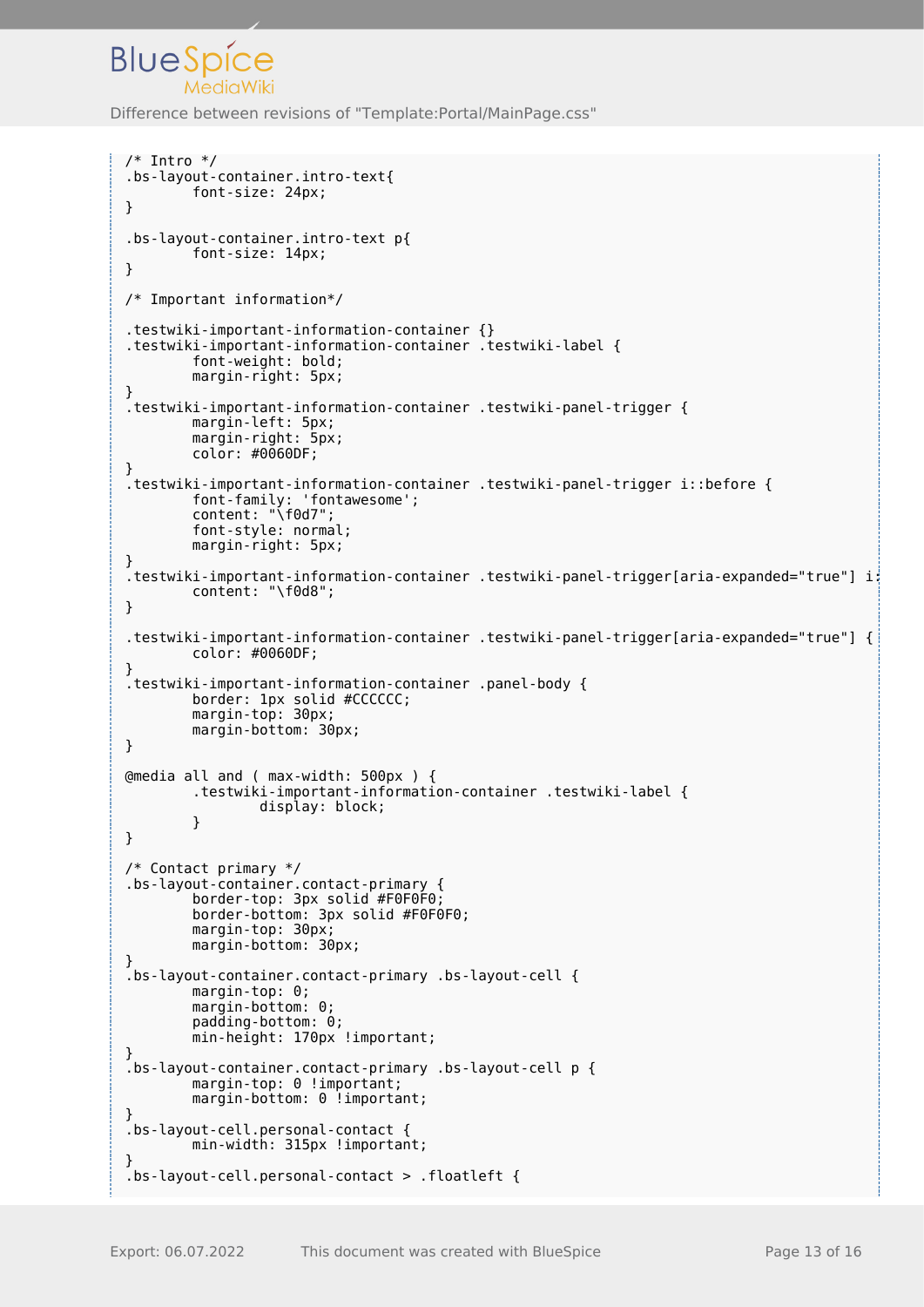```
 margin-top: 10px;
         margin-bottom: 0;
        margin-right: 5px !important;
}
.bs-layout-cell.personal-contact > .body {
         display: block;
}
@media all and ( max-width: 320px ) {
.bs-layout-cell.personal-contact > .body {
         clear:both;
 }
}
@media all and ( min-width: 321px ) {
.bs-layout-cell.personal-contact > .body {
         float: left;
         }
}
.bs-layout-cell.webinar,
.bs-layout-cell.helpdesk,
.bs-layout-cell.tour{
        width: 195px !important;
         position: relative;
}
.bs-layout-cell.webinar a,
.bs-layout-cell.helpdesk a,
.bs-layout-cell.tour a {
         display: block;
         position: absolute;
         bottom: 35px;
}
bs-layout-cell.webinar a > img,
.bs-layout-cell.helpdesk a > img,
.bs-layout-cell.tour a > img {
         max-width: 100%;
}
.bs-layout-cell.webinar a span,
.bs-layout-cell.helpdesk a span,
.bs-layout-cell.tour a span {
         display: inline-block;
         height: 16px;
}
@media all and ( min-width: 721px ) and ( max-width: 1080px ) {
         .bs-layout-container.contact-primary .bs-layout-cell {
                 min-width: 40%;
         }
}
@media all and ( max-width: 721px ) {
         .bs-layout-cell.webinar a,
         .bs-layout-cell.helpdesk a,
         .bs-layout-cell.tour a {
                 position: relative;
                 bottom: auto;
         }
}
/* Use cases*/
.bs-layout-container.use-cases {
         margin-top: 30px;
}
.bs-layout-container.use-cases .bs-layout-cell {
         background-color: #F0F0F0;
         text-align: center;
         padding: 30px;
}
.bs-layout-container.use-cases .use-case-headline {
```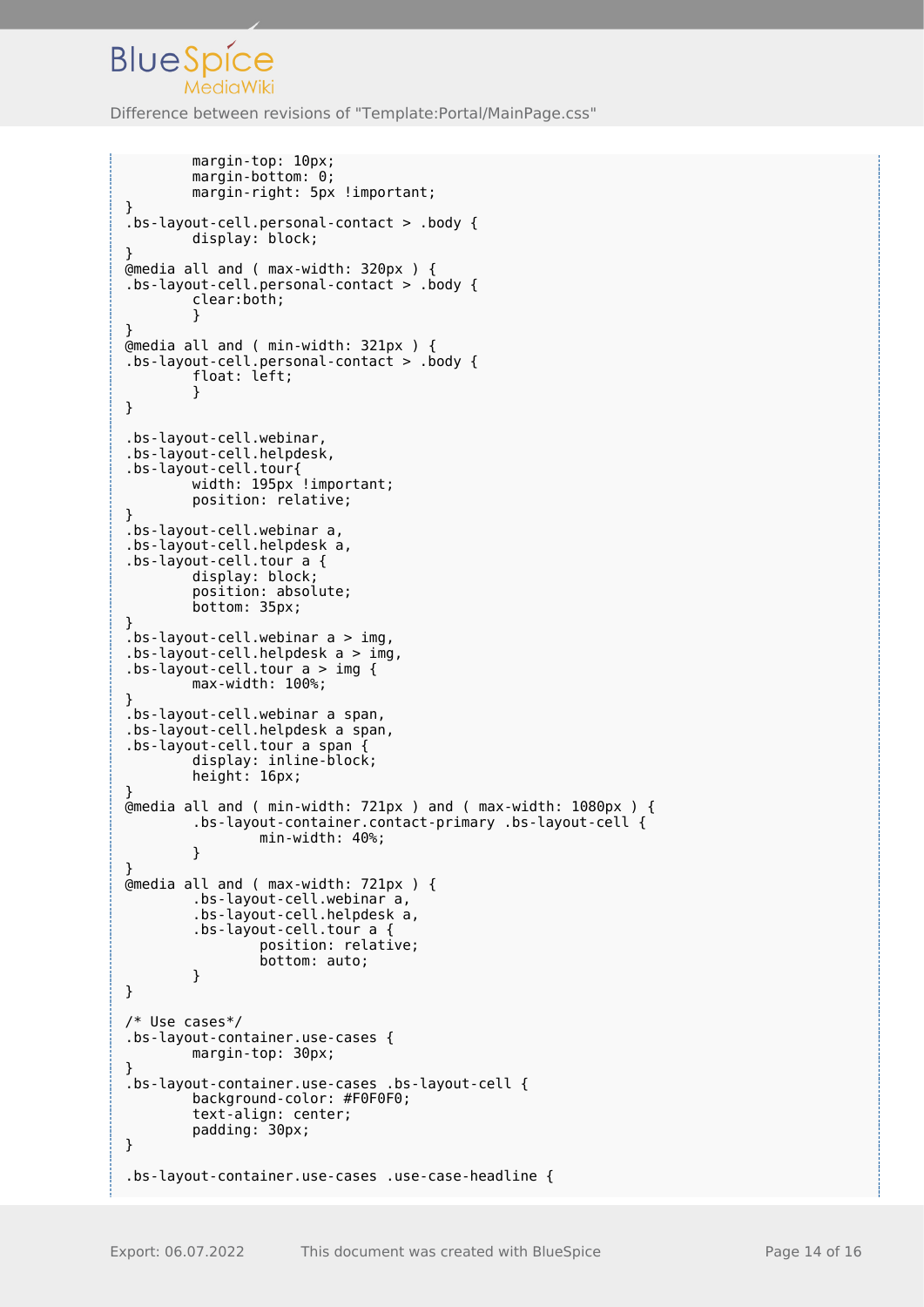```
 display: block;
         margin-top: 30px;
         margin-bottom: 20px;
         font-size: 1.2em;
         font-weight: bold;
}
.bs-layout-container.use-cases .use-case-headline a,
.bs-layout-container.use-cases .use-case-headline a.extern,
.bs-layout-container.use-cases .use-case-headline a:focus,
.bs-layout-container.use-cases .use-case-headline a.extern:focus {
         color: #0060df !important;
}
.bs-layout-container.use-cases .use-case-headline a:hover,
.bs-layout-container.use-cases .use-case-headline a.extern:hover {
         color: #006eff !important;
}
.bs-layout-container.use-cases a,
.bs-layout-container.use-cases a.extern,
.bs-layout-container.use-cases a:hover,
.bs-layout-container.use-cases a.extern:hover,
.bs-layout-container.use-cases a:focus,
.bs-layout-container.use-cases a.extern:focus {
 font-weight: bold;
         color: #C6752D !important;
}
/* Common */
/*
i.arrows-white and i.arrows-blue background-image is set in MediaWiki:Common.css
*/
.portal-link i.arrows-white,
.portal-link i.arrows-blue {
         display: inline-block;
         width: 26px;
         height: 16px;
}
.portal-link {
         width: 100%;
         padding: 5px;
}
.portal-link a.external {
         background-image: none;
}
.portal-link.yellow {
         background-color: #C6752D;
}
.portal-link.yellow a,
.portal-link.yellow i {
         color: white !important;
}
.portal-link.yellow a:hover,
.portal-link.yellow a:focus {
         text-decoration: none;
         color: white !important;
}
```